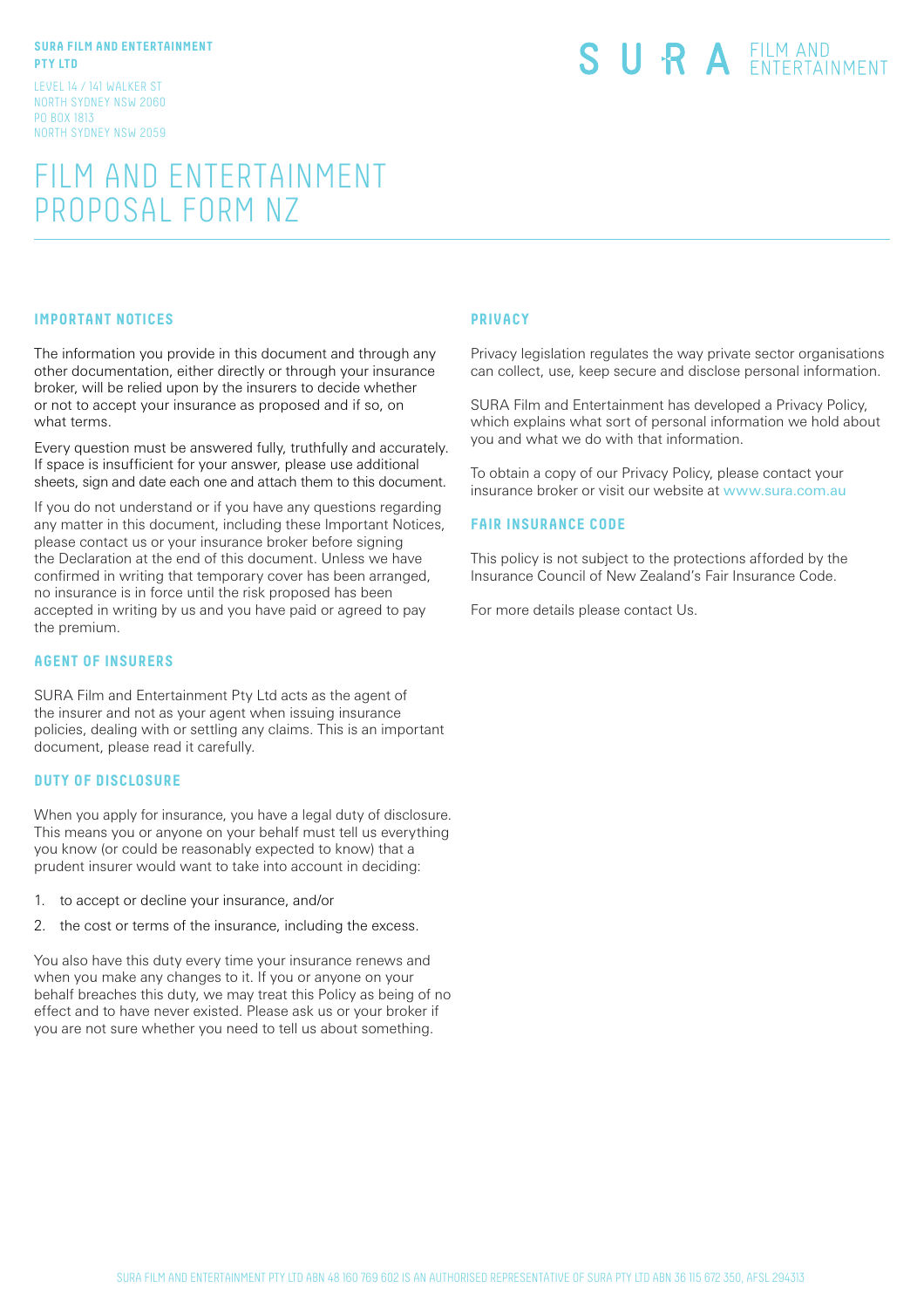| 1.                                                    | Name of Proposer                                                                                                                                                                                                          |                |        |                 |            |    |              |                      |     |
|-------------------------------------------------------|---------------------------------------------------------------------------------------------------------------------------------------------------------------------------------------------------------------------------|----------------|--------|-----------------|------------|----|--------------|----------------------|-----|
|                                                       | 2. Address                                                                                                                                                                                                                |                |        |                 |            |    |              |                      |     |
|                                                       | 3. Telephone                                                                                                                                                                                                              |                | Mobile |                 |            |    |              |                      |     |
|                                                       | Fax                                                                                                                                                                                                                       |                | Email  |                 |            |    |              |                      |     |
| 4.                                                    | Proposer is                                                                                                                                                                                                               | (A) Individual |        | (B) Partnership |            |    | (C) Company  |                      |     |
| 5.                                                    | Number of Employees                                                                                                                                                                                                       |                |        |                 |            |    |              |                      |     |
| 6.                                                    | Is the proposer registered for GST?                                                                                                                                                                                       |                |        |                 |            |    |              | Yes                  | ⊿No |
|                                                       | GST Registration No.                                                                                                                                                                                                      |                |        |                 |            |    |              |                      |     |
| 7.                                                    | Occupation                                                                                                                                                                                                                |                |        |                 |            |    |              |                      |     |
| 8.                                                    | Experience of Proposer (Examples)                                                                                                                                                                                         |                |        |                 |            |    |              |                      |     |
|                                                       |                                                                                                                                                                                                                           |                |        |                 |            |    |              |                      |     |
|                                                       |                                                                                                                                                                                                                           |                |        |                 |            |    |              |                      |     |
|                                                       |                                                                                                                                                                                                                           |                |        |                 |            |    |              |                      |     |
| 9.                                                    | <b>Basis of Cover</b>                                                                                                                                                                                                     |                |        | Annual          |            |    | Short term   |                      |     |
| 10. This question relates to short term policies only |                                                                                                                                                                                                                           |                |        |                 |            |    |              |                      |     |
|                                                       | Title of Production<br>a)                                                                                                                                                                                                 |                |        |                 |            |    |              |                      |     |
|                                                       | Production Type<br>b)                                                                                                                                                                                                     |                |        |                 |            |    |              |                      |     |
|                                                       | 11. Period of Cover                                                                                                                                                                                                       |                | From   | $\sqrt{2}$      | $\sqrt{2}$ | To | $\sqrt{2}$   | $\sqrt{\phantom{a}}$ |     |
|                                                       | 12. Period of Shoot                                                                                                                                                                                                       |                | From   |                 |            | To | $\sqrt{2}$   | $\prime$             |     |
|                                                       | 13. Proposers estimate of total annual gross production costs (if annual policy) or<br>the gross production cost of this single production (if short term policy)?                                                        |                |        |                 |            | \$ |              |                      |     |
|                                                       | 14. Limit of Indemnity Required                                                                                                                                                                                           |                |        | \$10,000,000    |            |    | \$20,000,000 |                      |     |
|                                                       | 15. Currency Required                                                                                                                                                                                                     |                |        | <b>AUD</b>      |            |    | $\Box$ NZD   |                      |     |
|                                                       | 16. List filming locations and exact dates spent at each location (short term policies only).<br>Please attach a list if space is not sufficient                                                                          |                |        |                 |            |    |              |                      |     |
|                                                       |                                                                                                                                                                                                                           |                |        |                 |            |    |              |                      |     |
|                                                       |                                                                                                                                                                                                                           |                |        |                 |            |    |              |                      |     |
|                                                       | 17. Describe stunts, scenes involving animals, motor cycles, special vehicles, watercraft, aircraft, explosives, pyrotechnics, use of<br>trains/railroad or any other hazardous activities (attach copy of safety report) |                |        |                 |            |    |              |                      |     |
|                                                       |                                                                                                                                                                                                                           |                |        |                 |            |    |              |                      |     |
|                                                       |                                                                                                                                                                                                                           |                |        |                 |            |    |              |                      |     |
|                                                       |                                                                                                                                                                                                                           |                |        |                 |            |    |              |                      |     |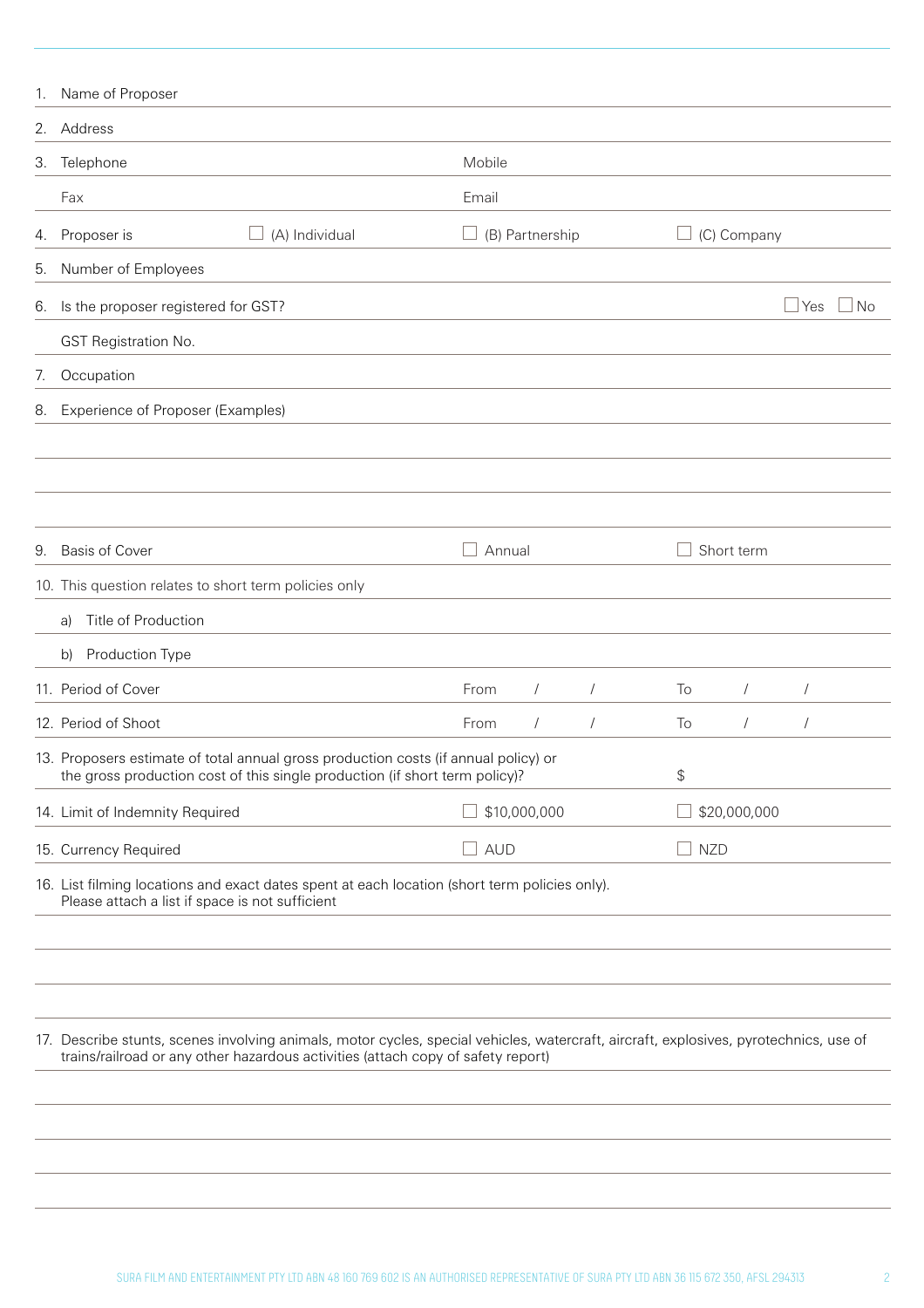| 18. Details of any contracts entered into with third parties |                                                                                                                                                     |                                                                                                                                        |                           |                |              |           |  |
|--------------------------------------------------------------|-----------------------------------------------------------------------------------------------------------------------------------------------------|----------------------------------------------------------------------------------------------------------------------------------------|---------------------------|----------------|--------------|-----------|--|
|                                                              |                                                                                                                                                     |                                                                                                                                        |                           |                |              |           |  |
|                                                              |                                                                                                                                                     |                                                                                                                                        |                           |                |              |           |  |
|                                                              |                                                                                                                                                     |                                                                                                                                        |                           |                |              |           |  |
|                                                              |                                                                                                                                                     | 19. Geographical Limits Required                                                                                                       | New Zealand wide          | Australia wide |              |           |  |
|                                                              |                                                                                                                                                     |                                                                                                                                        | Australia and New Zealand | Worldwide      |              |           |  |
|                                                              |                                                                                                                                                     | 20. If the Proposer is a partnership, please provide the names and addresses of each partner                                           |                           |                |              |           |  |
|                                                              |                                                                                                                                                     |                                                                                                                                        |                           |                |              |           |  |
|                                                              |                                                                                                                                                     |                                                                                                                                        |                           |                |              |           |  |
|                                                              |                                                                                                                                                     |                                                                                                                                        |                           |                |              |           |  |
|                                                              | 21. If the Proposer is a company or a private business venture, other than a partnership,<br>please supply the names and addresses of each director |                                                                                                                                        |                           |                |              |           |  |
|                                                              |                                                                                                                                                     |                                                                                                                                        |                           |                |              |           |  |
|                                                              |                                                                                                                                                     |                                                                                                                                        |                           |                |              |           |  |
|                                                              |                                                                                                                                                     |                                                                                                                                        |                           |                |              |           |  |
|                                                              |                                                                                                                                                     | 22. Have any of the Proposers ever been convicted of a criminal offence relating to arson, fraud or<br>otherwise involving dishonesty? |                           |                | l Yes        | <b>No</b> |  |
|                                                              |                                                                                                                                                     | If Yes, please provide full details                                                                                                    |                           |                |              |           |  |
|                                                              |                                                                                                                                                     |                                                                                                                                        |                           |                |              |           |  |
|                                                              |                                                                                                                                                     |                                                                                                                                        |                           |                |              |           |  |
|                                                              |                                                                                                                                                     |                                                                                                                                        |                           |                |              |           |  |
|                                                              |                                                                                                                                                     | 23. Have any of the Proposers                                                                                                          |                           |                |              |           |  |
|                                                              | a)                                                                                                                                                  | Ever had any insurance declined, cancelled or made the subject of special terms or<br>conditions?                                      |                           |                | $\sqcup$ Yes | l No      |  |
|                                                              | $\mathsf{b}$                                                                                                                                        | Lodged a claim on an insurance policy (other than for a motor vehicle or a life policy) during<br>the past 5 years?                    |                           |                | $\sqcup$ Yes | l No      |  |
|                                                              | $\vert$ C)                                                                                                                                          | Ever had a claim declined by an insurance company?                                                                                     |                           |                | $\sqcup$ Yes | No        |  |
|                                                              |                                                                                                                                                     | If Yes to a), b) or c), please provide full details                                                                                    |                           |                |              |           |  |
|                                                              |                                                                                                                                                     |                                                                                                                                        |                           |                |              |           |  |
|                                                              |                                                                                                                                                     |                                                                                                                                        |                           |                |              |           |  |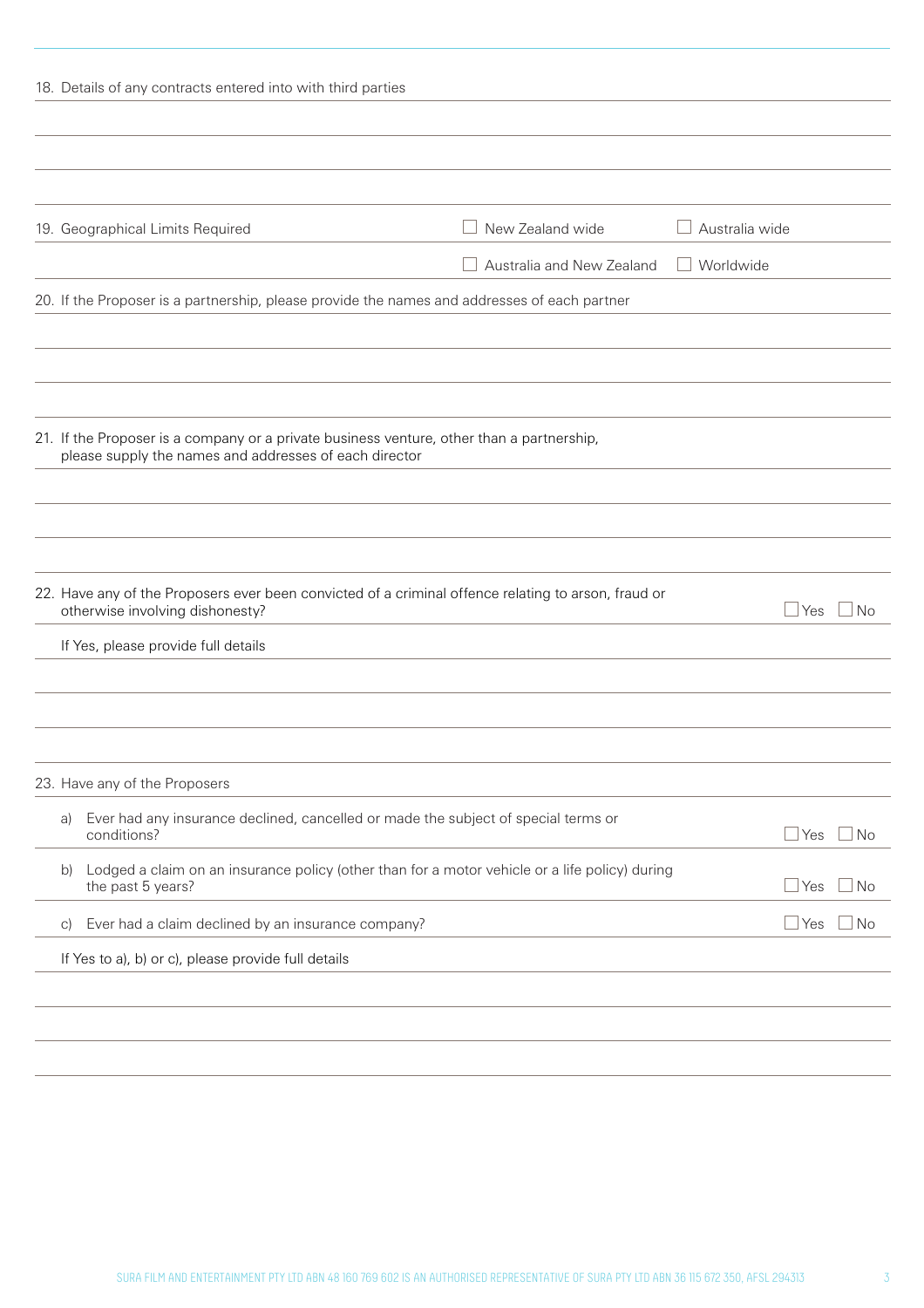| 24. Have any of the Proposers arranged any other insurance through SURA Film and Entertainment<br>or with any other insurer, which covers the subject matter of this Proposal?                                 | $\Box$ Yes $\Box$ No    |
|----------------------------------------------------------------------------------------------------------------------------------------------------------------------------------------------------------------|-------------------------|
| If Yes, please provide full details                                                                                                                                                                            |                         |
|                                                                                                                                                                                                                |                         |
|                                                                                                                                                                                                                |                         |
|                                                                                                                                                                                                                |                         |
| 25. Have any of the Proposers entered into any agreement which would affect your right to make<br>a claim against a responsible Third Party in the event of a claim under the insurance now being<br>proposed? | $\Box$ Yes<br>$\Box$ No |
| If Yes, please provide full details                                                                                                                                                                            |                         |
|                                                                                                                                                                                                                |                         |
|                                                                                                                                                                                                                |                         |
|                                                                                                                                                                                                                |                         |
| 26. Is the financial interest of any other person or organisation (for example, a mortgage or other<br>financier, lessor or principal), to be noted on the policy?                                             | $\Box$ Yes $\Box$ No    |
| If Yes, please provide full details                                                                                                                                                                            |                         |
|                                                                                                                                                                                                                |                         |
|                                                                                                                                                                                                                |                         |
|                                                                                                                                                                                                                |                         |
| 27. Have you or any Partner or Director of the business                                                                                                                                                        |                         |
| Ever been declared bankrupt?<br>a)                                                                                                                                                                             | $\Box$ Yes $\Box$ No    |
| If Yes, please provide full details                                                                                                                                                                            |                         |
|                                                                                                                                                                                                                |                         |
| Been involved in a company or business which became insolvent or subject to any form of<br>b)<br>solvency administration?                                                                                      | $\Box$ Yes $\Box$ No    |
| If Yes, please provide full details                                                                                                                                                                            |                         |
|                                                                                                                                                                                                                |                         |